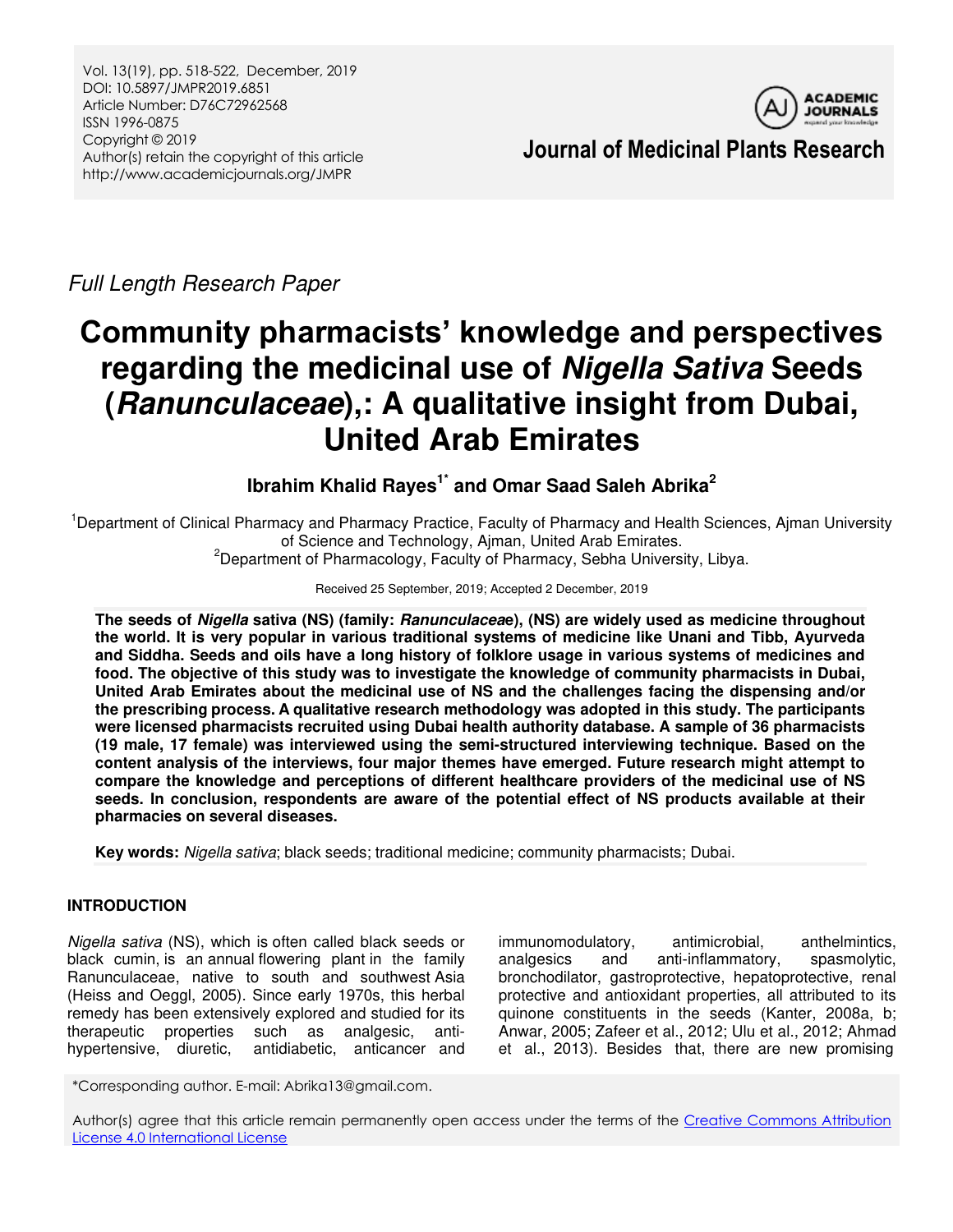therapeutic properties of NS that have been recently explored like its positive role in treating the central nervous system (CNS)-related ailments (Sahak et al., 2016).

Nevertheless, NS is an important component of many civilizations' folklore. This is contributed to its ability to treat various diseases and assist the body in its own natural healing process (Goreja, 2003; Abel-Salam, 2012). However, the real re-exploration of NS was by Muslim scientists who extensively studied and observed its therapeutic effects on patients like what the Muslim physician and philosopher IbnSina, commonly known by scientists as Avicenna, had mentioned in his famous medical reference book "Canon of Medicine," which was used as the primary medical text book until the  $17<sup>th</sup>$ century in Europe. In his writings, he stated that NS has preventative features as it stimulates the body's energy and helps in the recovery from fatigue. Ibn Sina also recommended NS as a remedy for fever, common colds, headache, toothache, skin diseases, wounds, fungus, parasites, and worms as well as against bites and stings by poisonous animals (Luetjohann, 1998; Sahak et al., 2016).

Due to its several therapeutic uses that have been discovered by great ancient civilizations, a lot of researchers endeavored to study NS from different angles. In addition, the availability of NS products in pharmacies as Complementary and Alternative Medicine (CAM) and higher patients' recognition and awareness of the comparatively lower risk of consuming CAM especially for chronic illnesses (Brink-Muinen and Rijken, 2006) elevated the need to conduct a study on the role of pharmacists in educating their patients on the therapeutic uses of NS. To date, there has been no single research exploring into the community pharmacists' knowledge and perspectives with regard to the medicinal use of NS seeds in Dubai, United Arab Emirates (UAE).

#### **MATERIALS AND METHODS**

Semi-structured interviews were used to collect data in this research after extensive literature review and depending on a study done in Qatar [\(Kheir](https://www.ncbi.nlm.nih.gov/pubmed/?term=Kheir%20N%5BAuthor%5D&cauthor=true&cauthor_uid=24501547) et al., 2014). The application of previously validated instruments to address pharmacy practice issues was found to be useful to ensure the instrument's validity and reliability (Felicity, 1997).

The participants were licensed pharmacists recruited using Dubai health authority (DHA) registered pharmacists' list that was adopted as the sampling frame. The sample of 36 pharmacists (19 male, 17 female) was randomly selected via a predetermined numbering system from a current list of approximately 2000 registered pharmacists in the software system of DHA within the control zone of the Government of Dubai, UAE. Selected candidates were then emailed a letter of invitation describing the study and their expected role. The study took place between January 10, 2017 and March 11, 2017. The appointed research team experts managed the arrangements for the time and place of interviews during the initial contact and obtained written consents from the participants prior to each interview.

The interviews mainly focused on exploring into the professional

**Table 1.** Participants' demographic data.

| <b>Description</b>  | N  |
|---------------------|----|
| Age range           |    |
| Under 30            | 2  |
| $30 - 40$           | 11 |
| 41-50               | 13 |
| $51 - 60$           | 7  |
| $60 +$              | 3  |
| Gender              |    |
| Male                | 19 |
| Female              | 17 |
| <b>Nationality</b>  |    |
| <b>UAE</b> national | 7  |
| Expatriate          | 29 |

knowledge and attitudes of licensed pharmacists related to the medicinal use of NS in Dubai, UAE. Probing questions were used where necessary by the research team and the participants were given the freedom to express their views at the end of the interview session. Each interview was conducted by the researcher at the place and time convenient for the pharmacists and it lasted approximately twenty to thirty minutes. The research team conducted all the interviews in English, audio taped and transcribed them verbatim. The author verified the transcripts for their accuracy by listening to the tapes. Then, the transcripts were analyzed line by line, by reading them repeatedly and thematically analyzing their content (Creswell et al., 2004).

## **RESULTS**

Thirty six interviews were conducted by an independent research team. Among the 36 participants, 19 were males and 17 were females. The demographic characteristics of the respondents are shown in Table 1. The thematic content analysis yielded four major themes: 1) Perceptions about NS use, 2) Sources of NS knowledge, 3) CAM rules and regulations and 4) Challenges when dispensing and/or prescribing NS products.

## **Perceptions about the use of NS**

To investigate the way pharmacists in Dubai perceive the use of NS, they were asked about their personal experiences in dispensing and/or prescribing NS products to their patients. Almost all respondents (n=34) pointed to the use of NS products in hypertension. More than half of the participants (n=20) added other uses of NS oral-consumed products like being liver tonic, diuretic, digestive, anti-diarrheal, appetite stimulant, analgesic and anti-bacterial. Moreover, NS oil products were mentioned (n=6) to be helpful in skin disorders.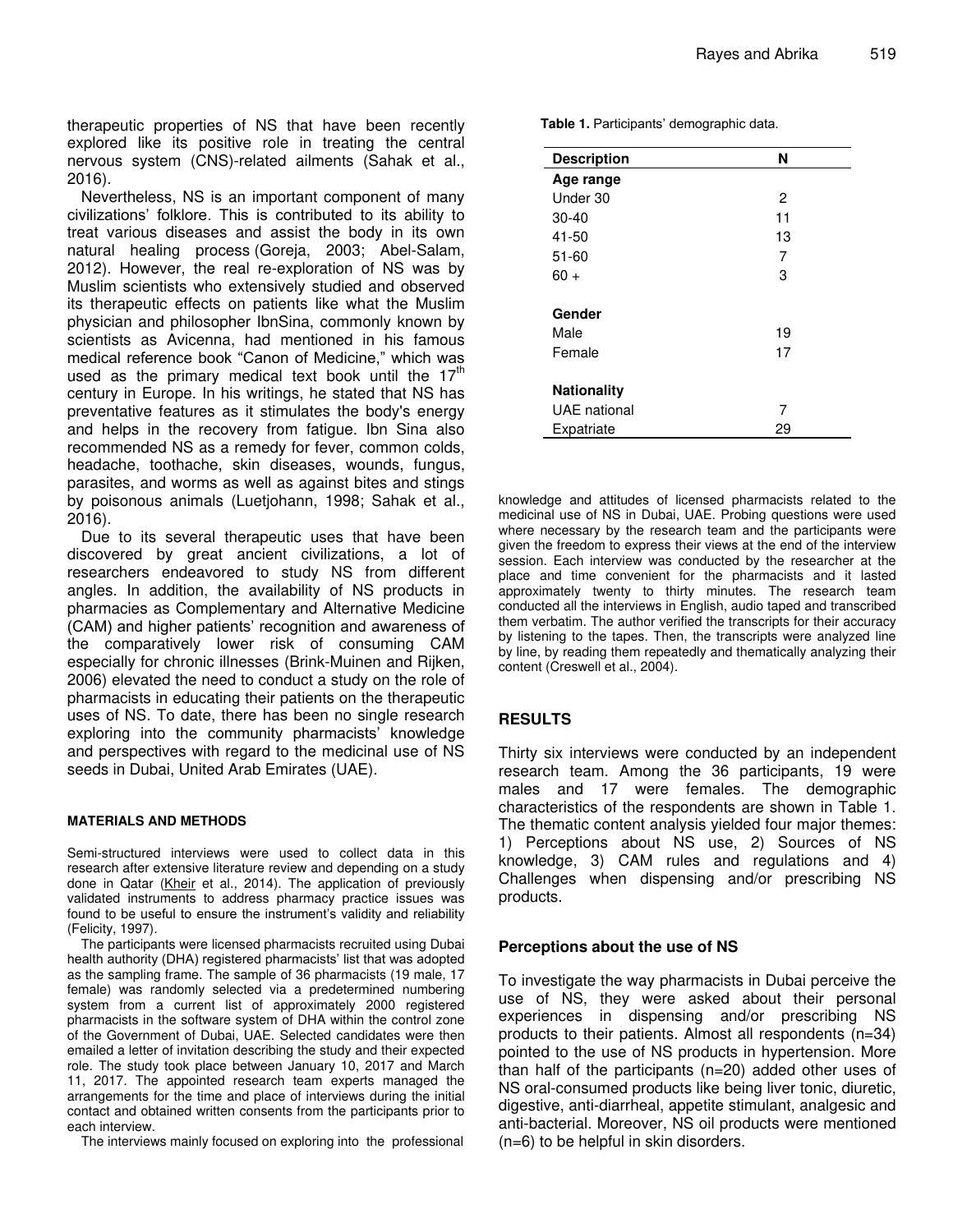| N              | <b>Indication</b>                                 | <b>Study</b>                                                                                      |
|----------------|---------------------------------------------------|---------------------------------------------------------------------------------------------------|
| $\mathbf{1}$   | Antidiabetic                                      | Al-Awadi et al. (1991), Al-Hader et al. (1993), Matira and Zesmin<br>(2008) Mohamed et al. (2009) |
| $\overline{2}$ | Antimicrobial                                     | El-Kamali et al. (1998), Salem and Hossain (2000)                                                 |
| 3              | Analgesic and Anti-inflammatory                   | Abdel-Fattah et al. (2000), Al-Ghamdi (2001)                                                      |
| 4              | Antihyperlipedemic                                | Bahram et al., 2009; Ghanya et al. (2010)                                                         |
| 5              | Effect on gastro-intestinal tract                 | Gilani et al. (2001), Abdel-Sater, 2009)                                                          |
| 6              | Contraceptive and anti-fertility activity         | Keshri et al., 1995, Agarwal et al. (1990)                                                        |
| 7              | Anxiolytic activities                             | Gilhotra and Dhingra (2011).                                                                      |
| 8              | Activities in Neuroinflammation Model             | Velagapudi et al. (2017)                                                                          |
| 9              | Against Traumatic Brain and Spinal Cord Injuries. | Üstün et al. (2014), Jakaria et al. (2018).                                                       |
| 10             | Antipsychotic-like activities                     | Khan et al. (2014), Jakaria et al. (2018).                                                        |
| 11             | Antioxidant defenses                              | Hamdy and Taha (2009).                                                                            |
| 12             | Antifungal activity                               | Rogozhin et al. (2011).                                                                           |

**Table 2.** Main indications of NS products in a selection of studies.

#### **Sources of NS knowledge**

When asked about the main source of knowledge related to the medicinal use of NS, many respondents (n=24) connected it to their cultural backgrounds. The second category of knowledge was related to the undergraduate pharmacy studies  $(n=7)$ . The third category was gained from their activity of surfing through the Internet (n=5).

## **CAM rules and regulations**

Most of the respondents (n=32) were not very sure about the rules and regulations related to dispensing and prescribing NS products in the UAE. They were aware about having a procedure of CAM registration by the health authorities; however, they were not sure about its steps. In addition, participants stated that the rules and regulations in different pharmacy sector control zones of the UAE do not require a prescription to dispense CAM.

#### **Challenges when dispensing and/or prescribing NS products**

Almost half of the respondents (n=17) mentioned the trust concern while suggesting CAM to their patients. They pointed out that they notice that some pharmacy customers underestimate the role of pharmacists especially when it comes to prescribing a drug therapy or correcting a mistake in a prescription provided to them. Another challenge related to CAM is to stay up-to-date with all the necessary information required about its use, side effects, and drug-drug interactions (n=15).

## **DISCUSSION**

Based on the literature, hypertension is one of the most

important indications of NS seeds (El-Tahir et al., 1993, Zaoui et al., 2002, Yar et al., 2008). From the results of this qualitative study, most of the samples pooled mentioned hypertension as the first indication for NS seeds. Over the last two decades, other important indications of NS products have been suggested elsewhere by many researchers. Many of these indications were mentioned in this study by more than half of the pharmacists interviewed (n=20). Table 2 shows a selection of studies proving NS seeds' effectiveness in some diseases. In this table, indications mentioned by the respondents of this study are highlighted.

According to the results extracted from this study, many respondents connected their knowledge about NS with their cultural backgrounds. Black Seeds products are very famous traditional remedies in Muslim countries. The actual importance of NS to the Muslims came from the holy saying of the Prophet Mohammed about the Black Seeds where he named it as the medicine for every disease except death (Ghaznavi, 1991).

Despite being aware about having a procedure for registering CAM products in UAE; respondents were not very sure about its steps. They asserted that there are no binding rules and regulations which organize dispensing and/or prescribing CAM products in the country. Federal law number 4 of 1983 of pharmaceutical professions and institutions in the UAE describes the procedure of licensing pharmacists, pharmacy technicians and pharmaceutical institutions and organizations (MOH, 1983). Through the law's 97 articles, there are no guidelines regulating dispensing items in pharmacies in the UAE. However, the UAE Ministry of Health (MOH) published a booklet describing guidelines and minimum acceptable standards for good pharmacy practice in UAE pharmacies (MOH, 2003). In this booklet, MOH shed light on the general guidelines followed by the aspect of dispensing medicines in UAE pharmacies.

World Health Organization (WHO) issued a guideline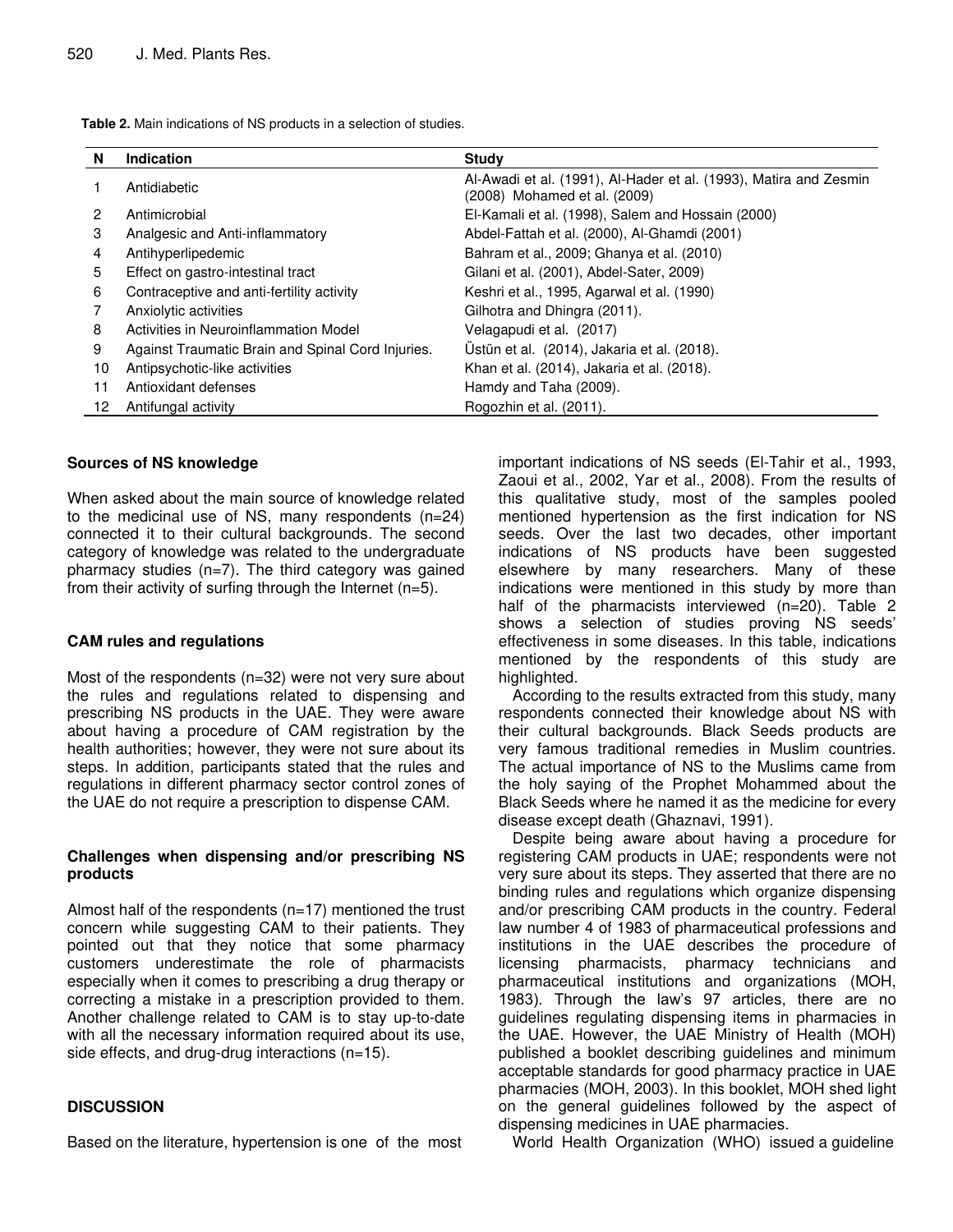which defines the basic criteria for the evaluation of quality, safety and efficacy of herbal medicines with the goal of assisting national regulatory authorities, scientific organizations, and manufacturers in assessing documentation, submissions, and dossiers in respect of such products (WHO, 2006). Based on the results from the respondents, the main challenge while dispensing and/or prescribing NS products is the lack of trust from some pharmacy customers. A research paper about the role of community pharmacists in Dubai, UAE pointed to this particular issue of underestimation by some pharmacy customers especially when it comes to prescribing over-the-counter medicines (Rayes et al., 2015).

#### **Conclusions**

In conclusion, respondents are aware of the potential effects of NS products available at their pharmacies on several diseases such as hypertension. Their knowledge about NS is basically derived from their cultural backgrounds. They stated that there are no clear guidelines controlling the dispensing and/or prescribing of CAM in UAE. In addition, some participants felt underestimated by some pharmacy customers when they tried to prescribe CAM products to them. Future studies might compare the knowledge and perception of pharmacists on the medicinal use of NS in particular and CAM in general in different countries.

## **CONFLICT OF INTERESTS**

The authors have not declared any conflict of interests.

#### **REFERENCES**

- Abdel-Fattah AM, Matsumoto K, Watanabe H (2000). Antinociceptive effects of *Nigella sativa* oil and its major component, thymoquinone, in mice. European Journal of Pharmacology 14(1):89-97.
- Abdel-Sater K (2009). Gastroprotective effects of *Nigella sativa* oil on the formation of stress gastritis in hypothyroidal rats. International Journal of Physiology, Pathophysiology and Pharmacology 1:143- 149.
- Abel-Salam BK (2012). Immunomodulatory effects of black seeds and garlic on all oxan-induced diabetes in albino rat. Allergol Immunopathol (Madr) 40(6):336-340.
- Agarwal C, Narula A, Vyas DK, Jacob D (1990). Effect of seeds of kalaunji on fertility and sialic acid content of the reproductive organs of male rat. Geobios 17:269-272.
- Ahmad A, Husain A, Mujeeb M, Khan SA, Najmi AK, Siddique NA, Damanhouri ZA, Anwar F (2013). A review on therapeutic potential of *Nigella sativa*: A miracle herb. Asian Pacific Journal of Tropical Biomedicine 3(5):337-352. doi: 10.1016/S2221-1691(13)60075-1. PMID: 23646296; PMCID: PMC3642442.
- Al-Awadi FM, Fatania H, Shamte U (1991). The effect of a plant mixture extract on liver gluconeogenesis in streptozotocin-induced diabetic rats. Diabetes Research 18(4):163-168.
- Al-Ghamdi MS (2001). Anti-inflammatory, analgesic and anti-pyretic activity of *Nigella sativa*. Journal of Ethnopharmacology 76:45-48.
- Al-Hader A, Aqel M, Hasan Z (1993). Hypoglycemic effect of volatile oil of *Nigella sativa* seeds. International Journal of Pharmacology 31(2):96-100.
- Anwar MA (2005). Nigella satisva: a bibliometric study of the literature on Habbat al-barakah. Malaysian Journal of Library and Information Science 10(1):1-18.
- Bahram PG, Vahideh EA, Maryam R, Abolfazl G (2009). Effect of dietary supplementation with *Nigella sativa* L. on serum lipid profile, lipid peroxidation and antioxidant defense system in hyperlipidemic rabbits. Journal of Medicinal Plants Research 3(10):815-821.
- Brink-Muinen AV, Rijken PM (2006). Does trust in health care influence the use of complementary and alternative medicine by chronically ill people? BioMed Central Public Health 6:188. Creswell JW, Fetters MD, Ivankova NV (2004). Designing a mixed methods study in primary care. Annals of Family Medicine 2(1):7-12.
- Creswell JW, Fetters MD, Ivankova NV (2004). Designing a mixed methods study in primary care. Annals of Family Medicine 2(1):7-12.
- El-Kamali HH, Ahmad AH, Mohammad AS, Yahia AA (1998). Antibacterial properties of essentials oils from *Nigella sativa*. Fitoterapia 69:77-78.
- El-Tahir KE, Ashour MM, Al-Harbi MM (1993). The cardiovascular effects of the volatile oil of black seed (*Nigella sativa*) in rats: elucidation of the mechanism(s) of action. General Pharmacology 24(5):1123-1131.
- Felicity S (1997). Survey research: Survey instruments, reliability and validity. International Journal of Pharmacy Practice 5:216-226.
- Ghanya AN, Adel S, Al-Zubairi AS, Maznah I, Zulkhairi HA, Norhaizan ME (2010). Antiatherogenic Potential of *Nigella sativa* Seeds and Oil in Diet-Induced Hypercholesterolemia in Rabbits. Evidence-Based Complementary and Alternative Medicine 2011:8.
- Ghaznavi KM (1991). Tibbe-e-Nabvi aur Jadid Science, Al-Faisal Nasheeran wa Tajeera-e- Kutab [Urdu]. Urdu Bazar Lahore, Pakistan 1:228-236.
- Gilani AH, Aziz N, Khurram IM, Chaudhary KS, Iqbal A (2001). Bronchodilator, spasmolytic and calcium antagonistic activities of *Nigella sativa* seed (Kalonji): a traditional herbal product with multiple medicinal uses. Journal of Pakistan Medical Association 51(3):115- 120.
- Gilhotra N, Dhingra D (2011). Thymoquinone produced antianxiety-like effects in mice through modulation of GABA and NO levels. Pharmacological Reports 63(3):660-669.
- Goreja WG (2003). Black Seed: Nature's Miracle Remedy. New York, NY, USA: Amazing Herbs Press.
- Hamdy NM, Taha RA (2009). Effects of *Nigella sativa* oil and thymoquinone on oxidative stress and neuropathy in streptozotocininduced diabetic rats. Pharmacology 84(3):127-134.
- Heiss AG, Oeggl K (2005). The oldest evidence of *Nigella damascena L*. (Ranunculaceae) and its possible introduction to central Europe. Vegetation History and Archaeobotany 14(4):562-570.
- Jakaria MD, Cho D-Y., Ezazul HMD, Karthivashan G, Kim I-S., Ganesan P, Choi D-K (2018). Neuropharmacological potential and delivery prospects of thymoquinone for neurological disorders. Oxidative Medicine and Cellular Longevity Article ID 1209801, 17 pages https://doi.org/10.1155/2018/1209801:1209801.
- Kanter M (2008a). *Nigella sativa* and derived thymoquinone prevents hippocampal neurodegeneration after chronic toluene exposure in rats. Neurochemical Research 33(3):579-588. doi: 10.1007/s11064- 007-9481-z.
- Kanter M (2008b). Protective effects of *Nigella sativa* on the neuronal injury in frontal cortex and brain stem after chronic Toluene exposure. Neurochemical Research 33(11):2241-2249. doi: 10.1007/s11064-008-9702-0.
- Keshri G, Singh MM, Lakshmi V, Kamboj VP (1995). Post-coital contraceptive efficacy of the seeds of *Nigella sativa* in rats. Indian Journal of Physiology and Pharmacology 39(1):59-62.
- Khan RA, Najmi AK, Khuroo AH, Goswami D, Akhtar M (2014). Ameliorating effects of thymoquinone in rodent models of schizophrenia. African Journal of Pharmacy and Pharmacology 8(15):413-421.
- [Kheir](https://www.ncbi.nlm.nih.gov/pubmed/?term=Kheir%20N%5BAuthor%5D&cauthor=true&cauthor_uid=24501547) N, [Gad](https://www.ncbi.nlm.nih.gov/pubmed/?term=Gad%20HY%5BAuthor%5D&cauthor=true&cauthor_uid=24501547) HY, [Abu-Yousef](https://www.ncbi.nlm.nih.gov/pubmed/?term=Abu-Yousef%20SE%5BAuthor%5D&cauthor=true&cauthor_uid=24501547) SE (2014). Pharmacists' knowledge and attitudes about natural health products: a mixed-methods study. Drug, Healthcare and Patient Safety 6:7-14.